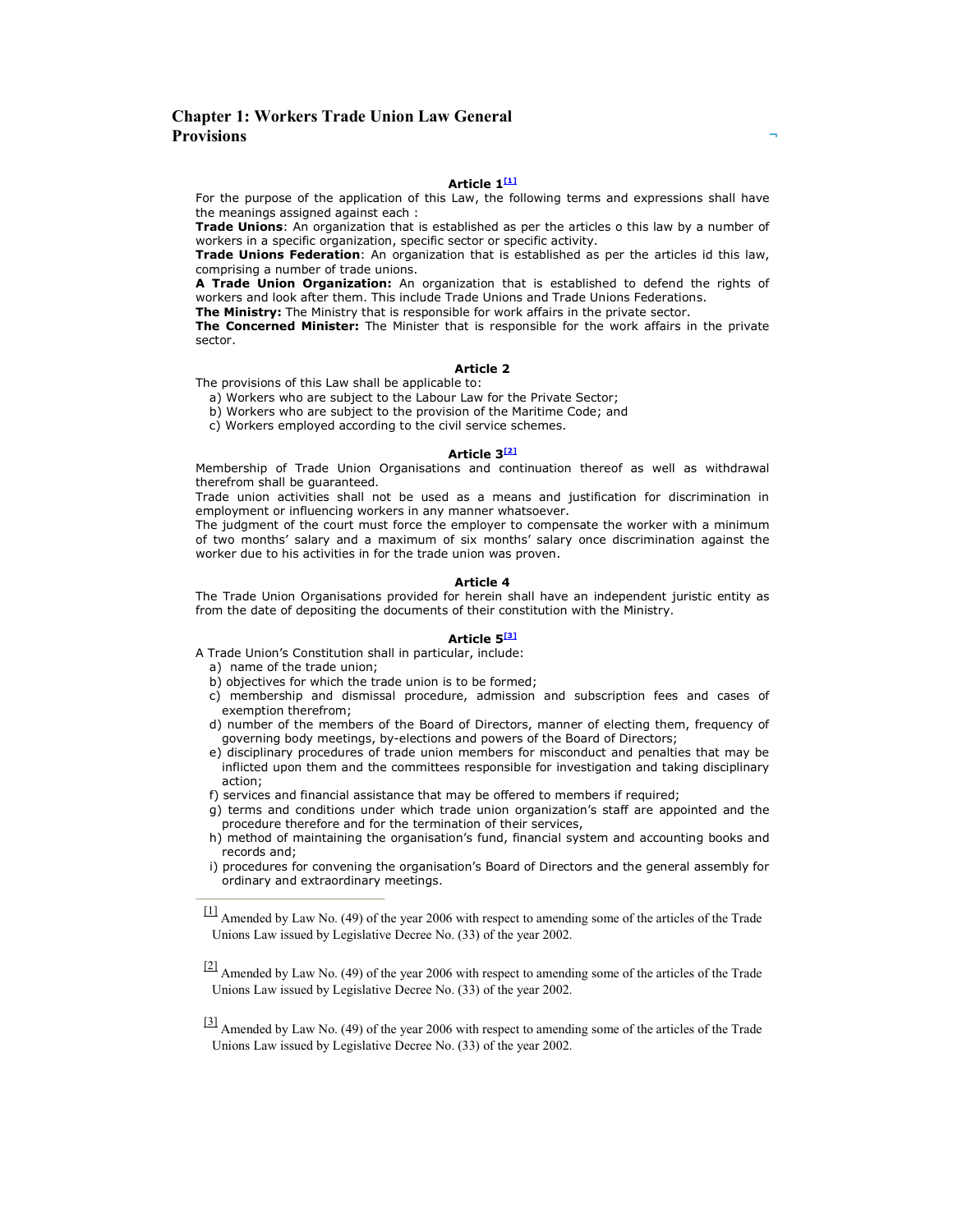## Chapter 2: Trade Union's Structure and **Objectives**

#### Article 6

The trade union structure shall consist of the trade unions and of the Trade Unions' Federations of Workers.

#### Article7

The trade union organizations shall aim at protecting the lawful rights of their members, defending their interests and improving their working conditions. In particular, they shall endeavour to attain the following objectives:

a) dissemination of trade union awareness among workers;

b) improvement of the cultural standard of workers;

c) promotion of professional and occupational standards of workers;

d) improvement of the health, economic and social standards of workers and their families;

e) participation in Arab and international labour forums and events and presenting the viewpoint of the Bahrain workers.

For the realisation of its objectives, a trade union organization may establish savings or fellowship funds and may form co-operative societies and social clubs.

### PART ONE

## THE GENERAL FEDERATION OF WORKERS TRADE UNIONS OF BAHRAIN (GFWTUB)

#### Article 8[1]

- 1. Each two trade unions or more can form a trade unions federation. Establishment and membership of this federation is subject to the acceptance of majority of the General Assembly of the trade union.
- 2. The trade union cannot be a member in more than one federation.
- 3. The workers of Bahrain are represented in international events and in collective bargaining with employers and their organizations by the federation that have the largest number of workers.

The concerned minister issues an order naming the federation that represents the workers of Bahrain.

#### Article 9<sup>[2]</sup>

- The Trade unions Federation shall be responsible for the following:
- a) To draw up the general policy and a trade union code of conduct for the workers of member trade unions.
- b) To enhance co-operation between the member trade unions, the Ministry and the employers and their organizations.
- c) To set up and manage workers' cultural and social centres.
- d) Participating with the concerned authorities in drawing up labour strategies in collective bargaining and in enhancing social dialogue with the concerned authorities.
- e) Authorising member trade unions to join Arab and international labour organisations and giving notice thereof to the Ministry.
- f) Permitting the representatives of the member trade unions to attend conferences outside the Kingdom of Bahrain.
- g) Determining the maximum fee for admission and for annual subscriptions of the member trade unions' membership.
- h) Considering the suspension of members of the member trade unions' Boards of Directors.
- i) Considering any matters referred thereto by the Board of Directors of the member trade unions.
- j) Approving the code of trade unions' responsibility for Board of Directors of the federation and the member trade unions.
- k) Approving the administrative and financial systems that organize the work of the federation.
- l) Formulation and approving of guide samples for all administrative and financial systems that organize the work of the member trade unions.

#### PART TWO TRADE UNION

## SECTION ONE FORMATION OF A TRADE UNION

Article 10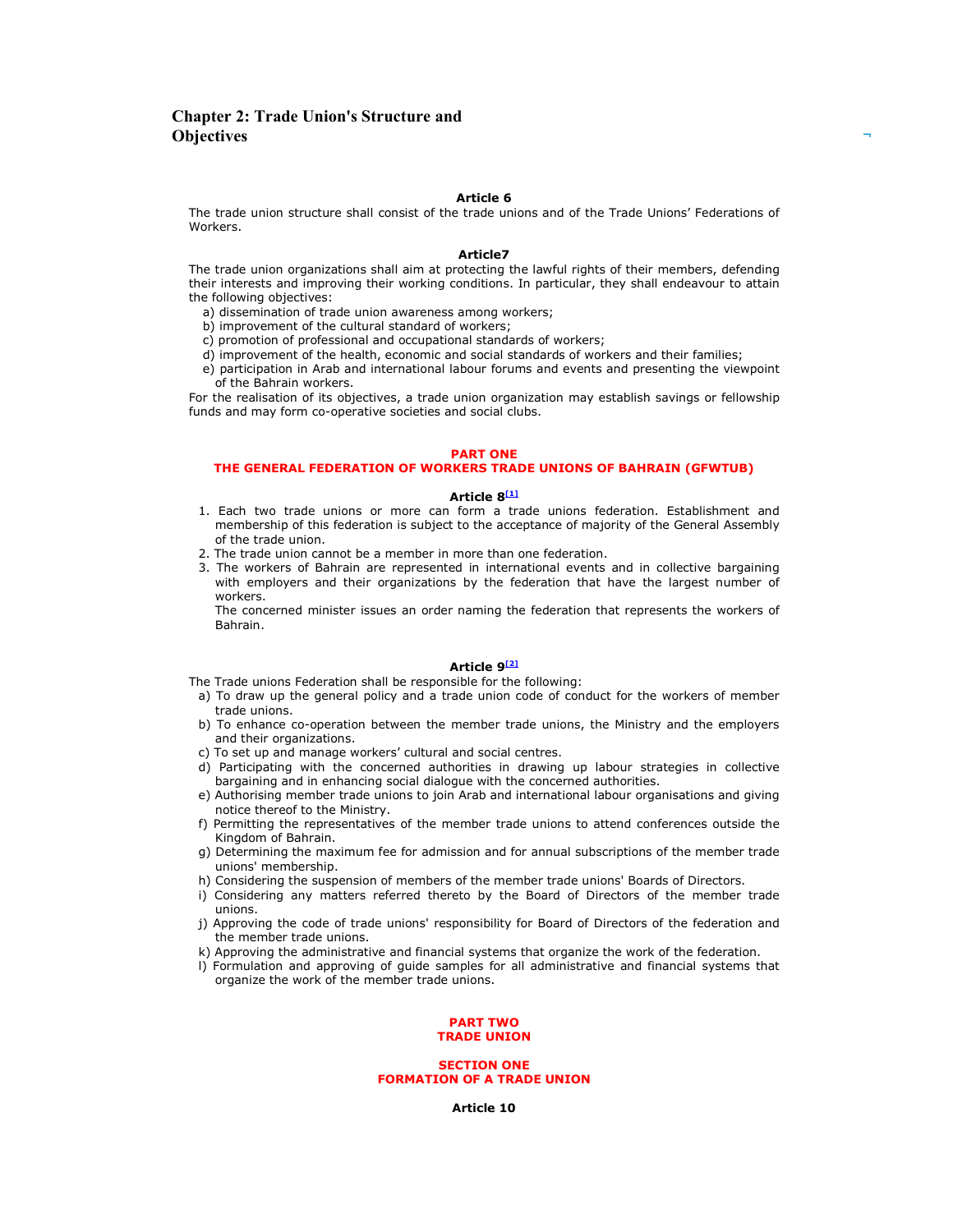## Article 10

The workers of any establishment, of any particular sector, of any particular activity or of similar or associate industries or professions may establish their own trade union subject to the provisions of this Law.

No more than one trade union shall be set up for each establishment.

#### Article 11

The procedure for the formation of a trade union shall be by submitting to the Ministry its: Constitution and the names of the founding members, provided that the Constitution shall not conflict with the provisions of the applicable laws and regulations in the Kingdom.

## SECTION TWO UNION'S BODIES

## Article 12

The bodies of trade union shall consist of:

- a) General Assembly
- b) Board of Directors
- c) working committees according to each union's bylaws.

## Article 13

The general assembly of a trade union shall have the power to:

- a) elect the Board of Directors;
- b) amend the constitution, by laws, and draw up administrative and financial regulations;
- c) suspend or dismiss members of the Board of Directors;
- d) appoint auditors of the union and determine their remuneration;
- e) approve the annual balance sheet, final accounts and the reports of the Board of Directors and the auditor;
- f) consider any matter referred thereto by the Board of Directors of the Trade Unions' Federation that the trade union is a member of.

## SECTION THREE CONDITIONS OF MEMBERSHIP

#### Article 14

- A member of the trade union shall fulfil the following conditions:
	- a) He shall be a worker upon the provisions of this law are applicable.

b) He shall not be an employer or an official responsible for formulating or deciding upon the establishment's policies.

<sup>[1]</sup>-5 Amended by Law No. (49) of the year 2006 with respect to amending some of the articles of the Trade Unions Law issued by Legislative Decree No. (33) of the year 2002.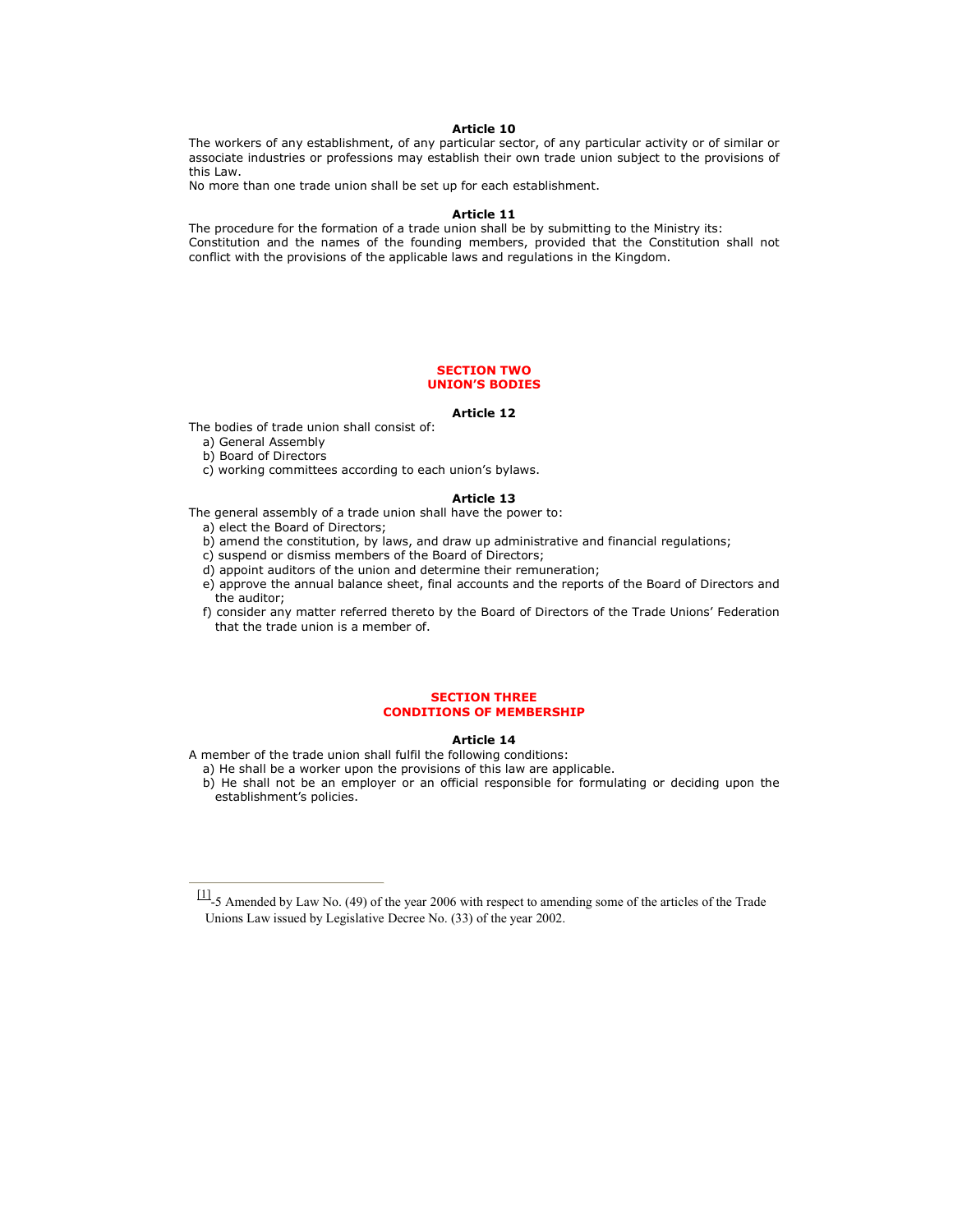# Chapter 3: Financial Sources of Trade Union Organizations and exemptions therefore

#### Article 15

The financial sources of trade union organizations shall consist of:

- a) Joining fees.
- b) Subscriptions payable by the members.
- c) Subsidies, gifts, donations and wills accepted by the Board of Directors with the approval of the Ministry.
- d) Proceeds from various functions and activities allocated for the trade union's benefit.
- e) Other sources which do not conflict with the provisions of this Law or the organisation's constitution.

## Article 16

The trade union organization will be exempted from any charges prescribed for property owned or rented by such organisations and from customs duties on goods imported for the benefit of the trade union's activities.

Duty-free imported goods shall not be disposed of before the lapse of five years from the date of importation; otherwise such goods shall be subject to customs duties.

# Chapter 4: Dissolution of Trade Union Organisations and their Boards of Directors

## Article 17

A trade union organization and their Board of Directors shall be dissolved in accordance with the provisions of their Constitution or by a court judgement.

#### Article 18

The Board of Directors of the Federation will temporarily take over the powers of the trade union whose Board of Directors has been dissolved until a new Board of Directors is formed according to the union's Constitution.

## Chapter 5: Miscellaneous Provisions

#### Article 19

A resolution of the Minister, in consultation with representative/s of employers and the Trade Unions' Federations, will be issued in respect of the members of the Board of Directors of the trade union organisations to carry out their duties on a full time basis. Such resolution shall specify the terms and conditions of this full time assignment, financial rights of a full time member and the rules of a full time assignment.

## Article 20

The trade union organization shall not:

- a) engage in any activity beyond the union purpose provided for herein;
- b) invest any money in financial, real estate or other speculative activities;
- c) use force, violence, threat or unlawful measures to infringe or attempt to infringe upon the right of others to work or upon any other of their rights; or
- d) engage in political activities.

## Article  $21^{11}$

1. The right to strike is a legitimate means for workers to defend their rights and interests and must be organized and announced only by the trade union organizations.